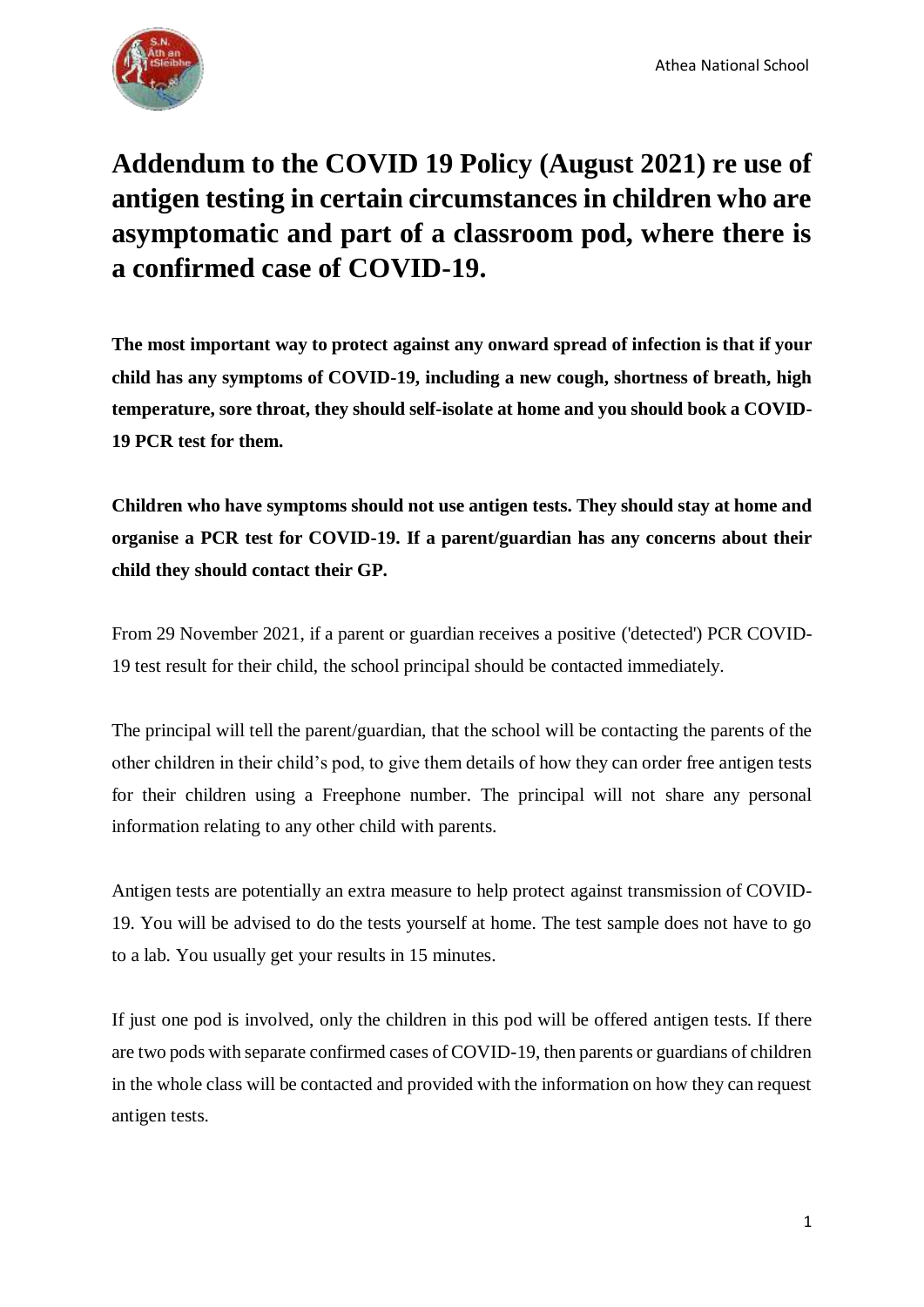When contacting the Freephone number to order the test, the parent/guardian will need to provide child's name and home address together with the school's roll number, which will be provided by the school (15685T).

These tests will be delivered free of charge directly to the parent or guardian at their home address and the child's parent can decide if they want to do the tests. The HSE has prepared instructions and a video for parents. Full details will be in the antigen test pack.

The HSE advises that parents/guardians should carry out the first antigen test for their child on the day that they receive the test kit, they should do a second test 2 days later, and a third test 2 days after that.

The children in the pod of the confirmed COVID-19 case can continue to attend school as long as they have no symptoms and they do not have a positive COVID-19 test result (antigen or PCR). If at any time, your child develops symptoms they should isolate at home and the parent/guardian should book a COVID-19 PCR test for the child. The parent/guardian needs to do this even if the antigen test has a negative ('not detected') result.

If an antigen test is positive, it is important that your child isolates at home and that you book a COVID-19 PCR test online on the HSE test portal.

A QR code will be provided to afford parents the opportunity to upload the result of a test result to inform the HSE. This information is very important to understand the COVID-19 pandemic.

School principal will not share any information with parents that might identify the positive COVID-19 case.

Participating in antigen testing is a voluntary programme, therefore it is not necessary for parents to share information with the school about whether they have requested antigen tests and undertaken negative tests.

Children who are well should continue to come to school whether they participate in antigen testing or not.